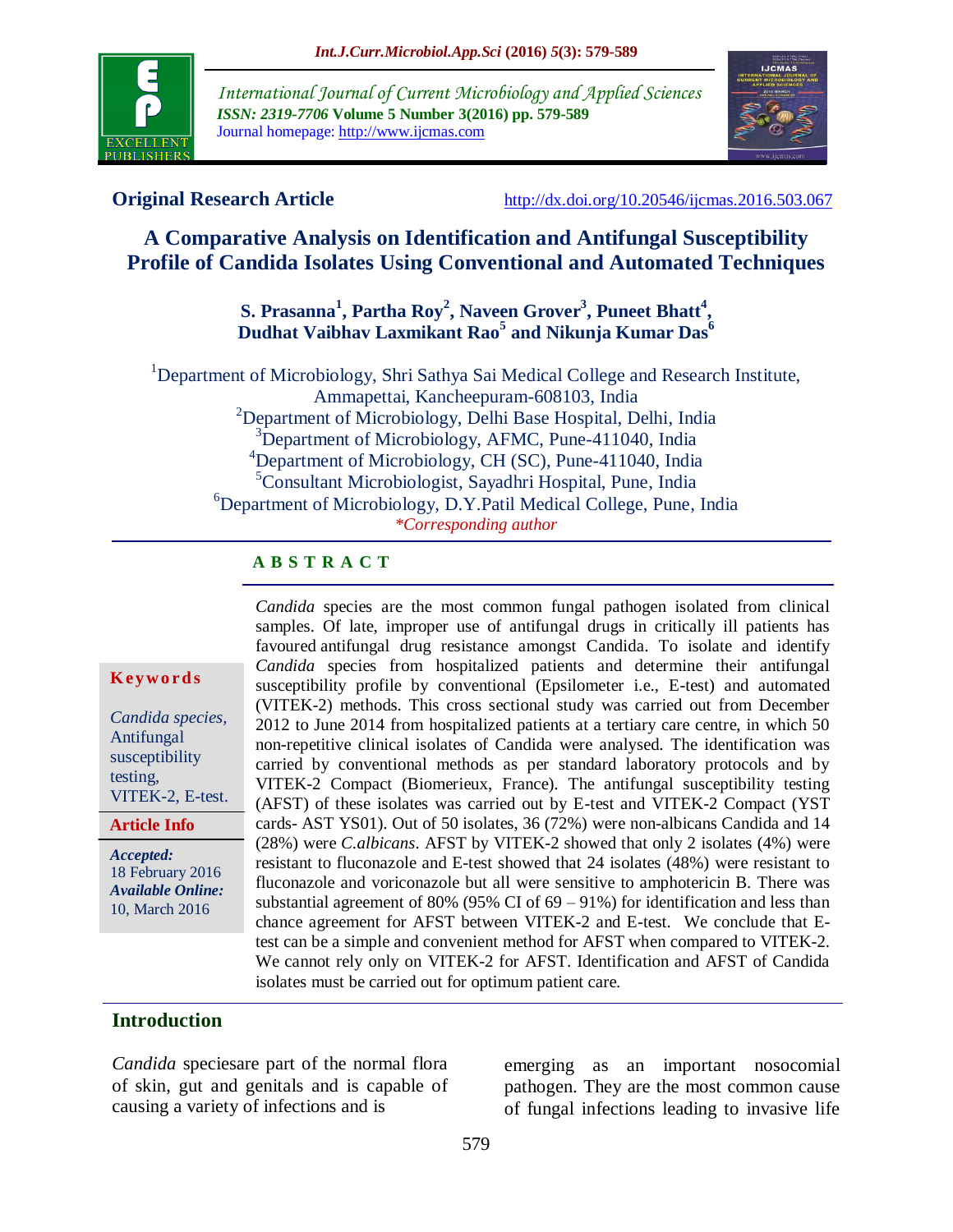threatening diseases. At present, candidal infections are the fourth leading cause of blood stream infections and one of the common opportunistic pathogen (1,2).The increasing incidence of HIV infections, widespread use of antibiotics, organ transplantation, use of immunosuppressive agents and emergence of resistance to antifungal agents has contributed to the increased incidence of Candida infections.

The increasing incidence of invasive candidiasis in critically ill patients in ICU, acute wards, oncology wards and resistance to antifungal drugs is becoming worrisome.Long term use of azoles in the prophylaxis of systemic fungal infections in bone marrow transplant patients and for long-term suppressive therapy in patients with AIDS is an important factor in the selection of isolates that exhibit increased resistance to azole therapy (3,4).

Till recent times,*Candida albicans* was considered as the most frequently isolated Candida species but non-albicans Candida have now become predominant (5,6,7).The commonly isolated non-albicans Candidaare *C. tropicalis*, *C.parapsilosis*, *C. guilliermondii*, *C. dubliniensis*, *C. glabrata*, *C.lusitaniae*, *C.kefyr* and *C.krusei*. Some of the non-albicans Candida are intrinsically resistant to fluconazole (*C.krusei*) and some of them show resistance through enzyme modification to fluconazole (*C.glabrata*)  $(6,7,8,9,10)$ . In view of this, reporting the infecting species of Candida alongwith antifungal susceptibility testing is of utmost importance. We studied the prevalence of various Candida species in hospitalized patients at a tertiary care centrealong with their antifungal susceptibility pattern to commonly used antifungal drugs by two methods namely, E-test, a conventional method and secondly by VITEK-2, an automated system (5,9,10).

# **Materials and Methods**

# **Sampling and Identification**

A cross sectional study was carried out from Dec 2012 to Jun 2014, in which a total of 50 non-repetitive clinical isolates of Candida were included from various clinical samples like blood, urine, muco-cutaneous samples (nail clippings, oral scrapings and high vaginal swabs), pleural fluids and continuous ambulatory peritoneal dialysis (CAPD) fluids. The blood samples were collected in BACTEC (BD BACTEC Mycosis IC/F, Ireland) and brain heart infusion (BHI) bottlesunder aseptic precautions. Clean catch midstream urine, urine from catheter, body fluids and CAPD dialysate were collected in wide mouthed sterile universal containers. Samples were transported and processed immediately as per standard laboratory protocols.

The organism was identified using conventional methods that included Gram stain,colony morphology in Sabouraud dextrose agar (SDA) with and without chloramphenicol. Germ tube test was used to differentiate *C.albicans* from nonalbicans Candida. CHROM agar (HI media) inoculation was done for differentiating the *Candida* species exhibiting differently coloured colonies, example: *C.albicans*light green colour, *C.tropicalis*- dark blue colour, *C.krusei*- rough pink colour, *C.glabrata*- smooth pink colour, *C.parapsilosis*- creamy white to pale pink, *C.dubliniensis*- dark green(Fig 1). The sugar fermentation test was carried out using 2% sugars (Glucose, sucrose, maltose, trehalose and lactose). The sugar assimilation test was carried out with eight different sugar discs of 2% concentration (Glucose, sucrose, maltose, lactose, trehalose, xylose, cellobiose and dulcitol) in yeast nitrogen base agar (HI media) which is a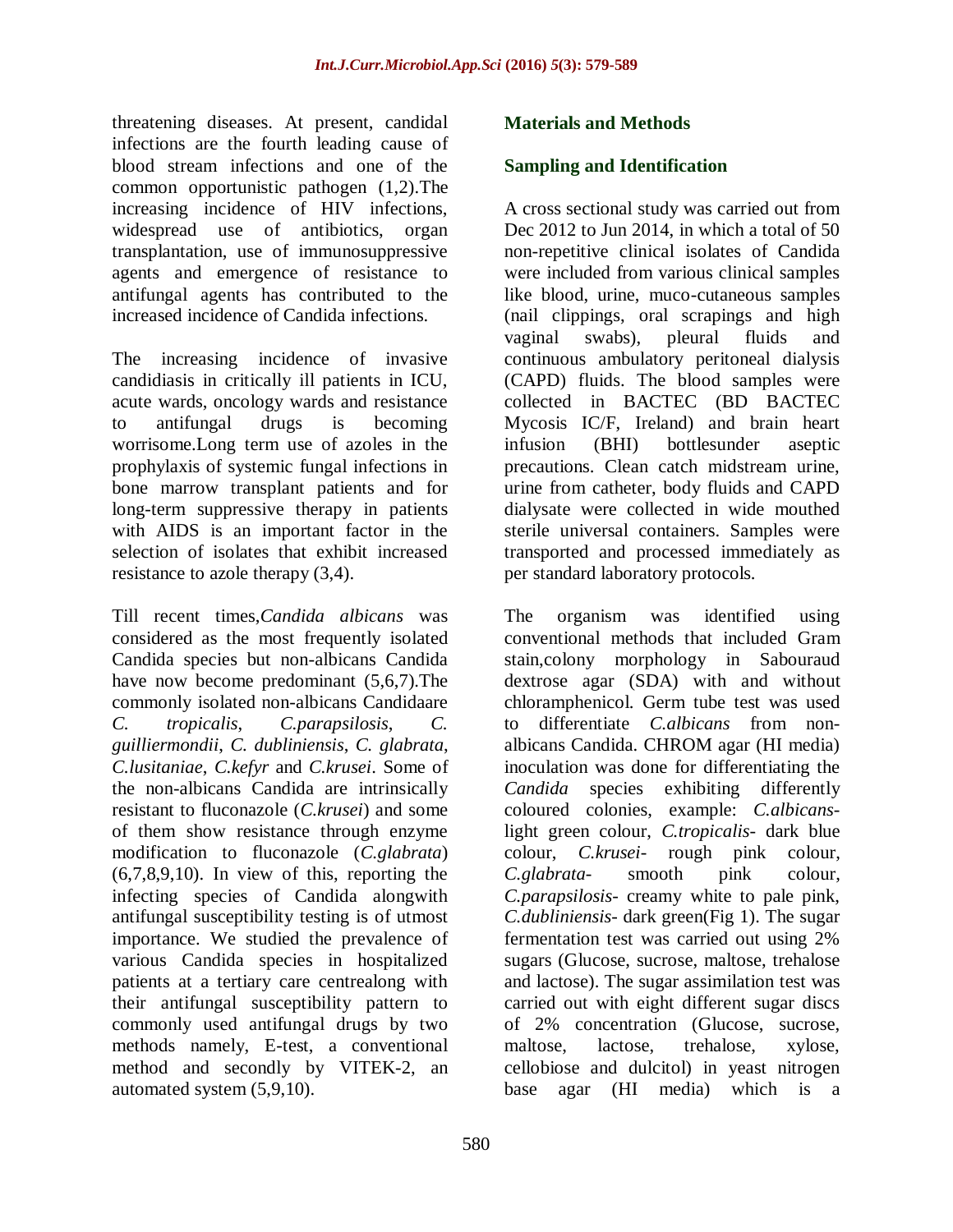carbohydrate deficient medium and the test candida strains were inoculated by pour plate method (Fig 2). Cornmeal agar with Tween-80 inoculation (HI media) were done in the Dalmau plates which is a nutrient deficient medium, used for observing sporulation and formation of blastoconidia, pseudohyphae and chlamydospore under 10x and 40x magnification (Fig 3). These conventional methods are the gold standard for identification of the candida in this study. ATCC Candida strains were procured from PGI Chandigarh and used as controls-*Candida parapsilosis* (ATCC 22019); *Candida krusei* (ATCC 6258); *Candida albicans* (ATCC 90028)

Identification of yeast and yeast like organisms was simultaneously carried out by automated system [VITEK-2 Compact (Biomerieux, France)] using VITEK-2 cards (ID-YST cards)in parallel. The ID-YST cards used for yeast identification consist of two cassettes or cards. The first card is for identification (ID card) that consists of various sugars for assimilation and biochemical reactions in small reaction tubes. The final identification was done by matching with the yeast data library in the VITEK-2 systems software in the form of binary digit representation like 1 (positive,  $+$ ) or 0 (negative,  $-$ ). The second card is for yeast susceptibility testing (YST card).

# **Antifungal Susceptibility Testing (AFST)**

Antifungal susceptibility testing (AFST) was carried out by conventional method (E-test) and automated method (VITEK-2).

**E-test:**A 0.5 McFarland standard suspension of Candida strain was prepared and E-strips (AB Biodisk, Solna, Sweden) of amphotericin B, voriconazole and fluconazole were applied over the RPMI 1640 agar with L-glutamine but without sodium bicarbonate (HI media) at pH 7.0. MIC of fluconazole, voriconazole and amphotericin B was determined.The zone edge intersecting the graded strip at the minimum concentration of the antibiotic was interpreted as MIC (Fig  $4 \& 5$ ). All the results were interpreted according to CLSI M27-S4 (2012)(17).

**VITEK-2:**A 2.0 McFarland standard suspension of Candida strain was prepared and yeast susceptibility testing (YST) card was used for AFST i.e., AST-YS01 kits. This card or cassette consists of following antifungal powders (5-flucytosine, fluconazole, voriconazole, amphotericin B and caspofungin) in small reaction tubes. Minimum inhibitory concentration (MIC) of 5-flucytosine, fluconazole, voriconazole, amphotericin B and caspofungin was determined by VITEK-2 Compact (Biomerieux, France).The results provided by VITEK-2 were interpreted as sensitive, intermediate or resistant for that particular antifungal drug, depending upon the yeast identified and by correlating the MIC values with CLSI and EUCAST guideline installed in VITEK-2systems software. But VITEK-2 does not give the result as per the break point levels for each antifungal drug and the exact MIC value is not determined.

# **Statistical Analysis**

The concordance between conventional and automated methods regarding identification and antifungal susceptibility testing (AFST) of Candida isolates was measured by kappa co-efficient using online software available at [http://graphpad.com/ quickcalcs/](http://graphpad.com/%20quickcalcs/%20kappa1.cfm)  [kappa1.cfm.](http://graphpad.com/%20quickcalcs/%20kappa1.cfm) as follows:(22)

(a)Less than chance agreement: <0

(b)Slight agreement: 0.01-0.20 (1-20%)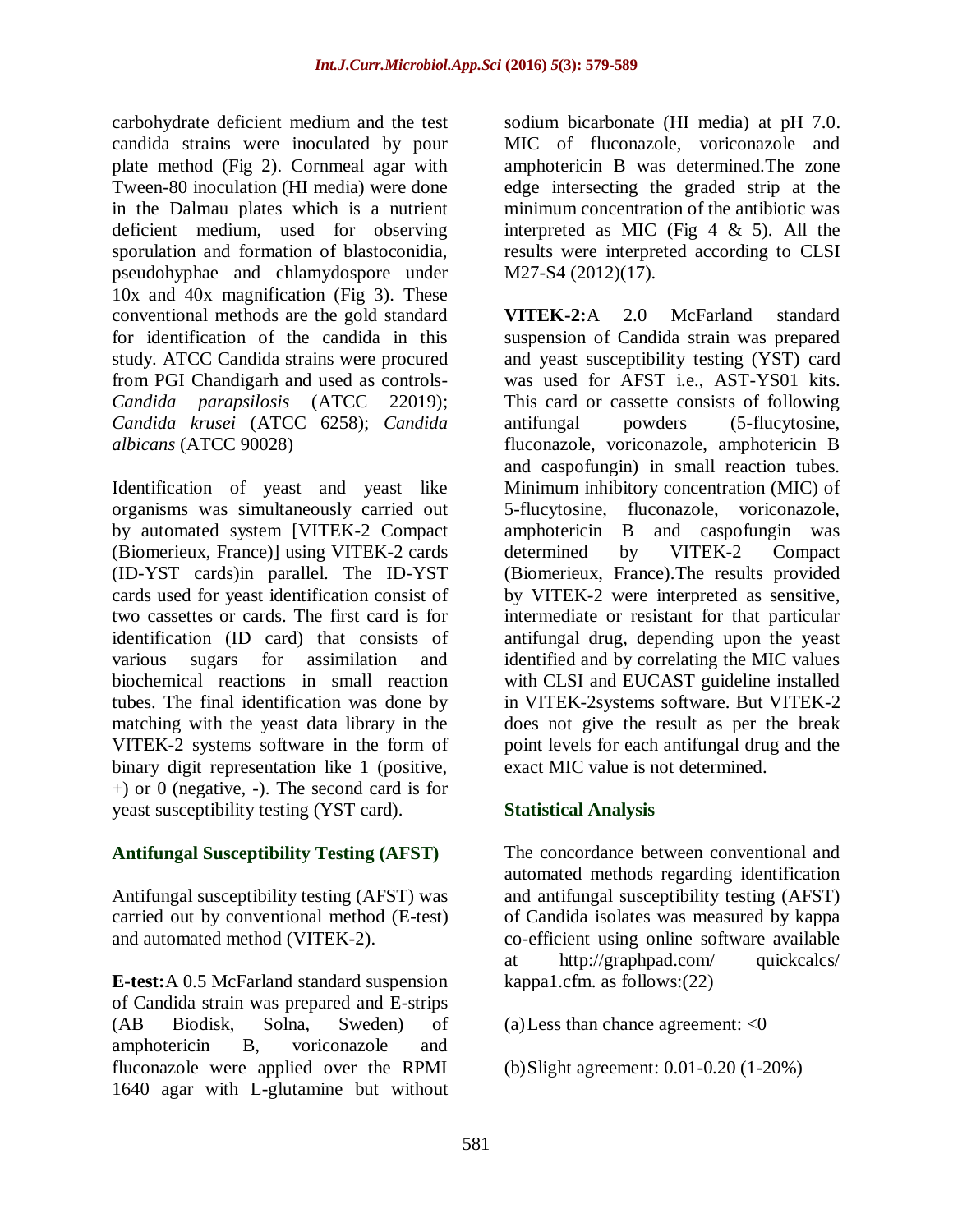(c)Fair agreement: 0.21-0.40 (21-40%)

- (d)Moderate agreement: 0.41-0.60 (41-60%)
- (e)Substantial agreement: 0.61-0.80 (61- 80%)
- (f) Almost perfect agreement: 0.81-0.99 (81- 99%)

#### **Results and Discussion**

In this study, the most common sample from which *Candida* species were isolated was urine (24) followed by blood (13), mucocutaneous specimens (08) and other body fluids (05) such as pleural and CAPD fluids (Fig 6). The 36 out of 50 isolates were nonalbicans Candida (*C.tropicalis*- 21, *C.parapsilosis*- 11, *C.glabrata* - 02, *C.guilliermondii*- 01, *C.kefyr*- 01) and the rest 14 were *C. albicans*(Fig 7).All isolates exhibited gram positive budding yeast forms with pseudohyphae except *C.glabrata* (budding yeast forms only). The germ tube test effectively differentiated *C.albicans* from non-albicans Candida. The CHROM agar inoculation showed different coloured colonies depending on the species. The sugar fermentation and assimilation reactions and cornmeal agar with Tween-80 inoculation differentiates between different candida species.

Comparison between conventional method and automated method (VITEK-2) in identification was done. Out of 50 isolates, 21 were identified as *C.tropicalis* by conventional method whereas 22 as *C.tropicalis* by VITEK-2. A total of 14 isolates were identified as *C.albicans* by conventional method whereas VITEK-2 identified only 09 as *C.albicans*. Conventional methods identified 11 isolates as *C.parapsilosis* whereas VITEK-2 identified 09 as *C.parapsilosis*. Two

*C.parapsilosis* isolate were misidentified as *C.lusitaniae* and *C.tropicalis* by VITEK-2. Similarly *C.albicans*, *C. glabrata* and *C.guilliermondii* were misidentified as *C. famata* by VITEK-2 Compact. So between two methods, 10 out of 50 isolates showed discrepancy in identification (Table 1).

AFST was done for 50 isolates by both VITEK-2 and E-test method, out of which VITEK-2 identified only 02 isolates as resistant to fluconazole (*C.guilliermondii* and *C.lusitaniae*), whereas, 24 isolates were found to be resistant to fluconazole and voriconazole and all isolates were sensitive to amphotericin B (Fig  $6 \& 7$ ) by E-test method. Out of these 24 resistant isolates, 14 were *C.tropicalis*, 05 were *C.albicans*, 04 were *C.parapsilosis* and 01 was *C.glabrata* (Table 2). The results of minimum inhibitory concentration (MIC) values were interpreted as per CLSI M27-S4 (2012) (16).

## **The Statistical Analysis**

Statistical analysis was carried out for conventional and automated methods, which showed "Substantial agreement" of 80% (95% CI of  $69 - 91%$ ) in identification of 40 out of 50 isolates. Ten discrepant isolates were therefore excluded for calculation of agreement and confidence interval (CI) for antifungal susceptibility testing. Two isolates which showed fluconazole resistance by VITEK-2 were sensitive by Etest. Twenty four isolates (48%) were found to be resistant to fluconazole and voriconazole by E-test, whereasVITEK-2identified all of them as sensitive. Therefore, there was no agreement ("less than chance agreement") between VITEK-2 and E-test for antifungal susceptibility testing (22).

*Candida* species, previously considered a harmless colonizer, have now emerged as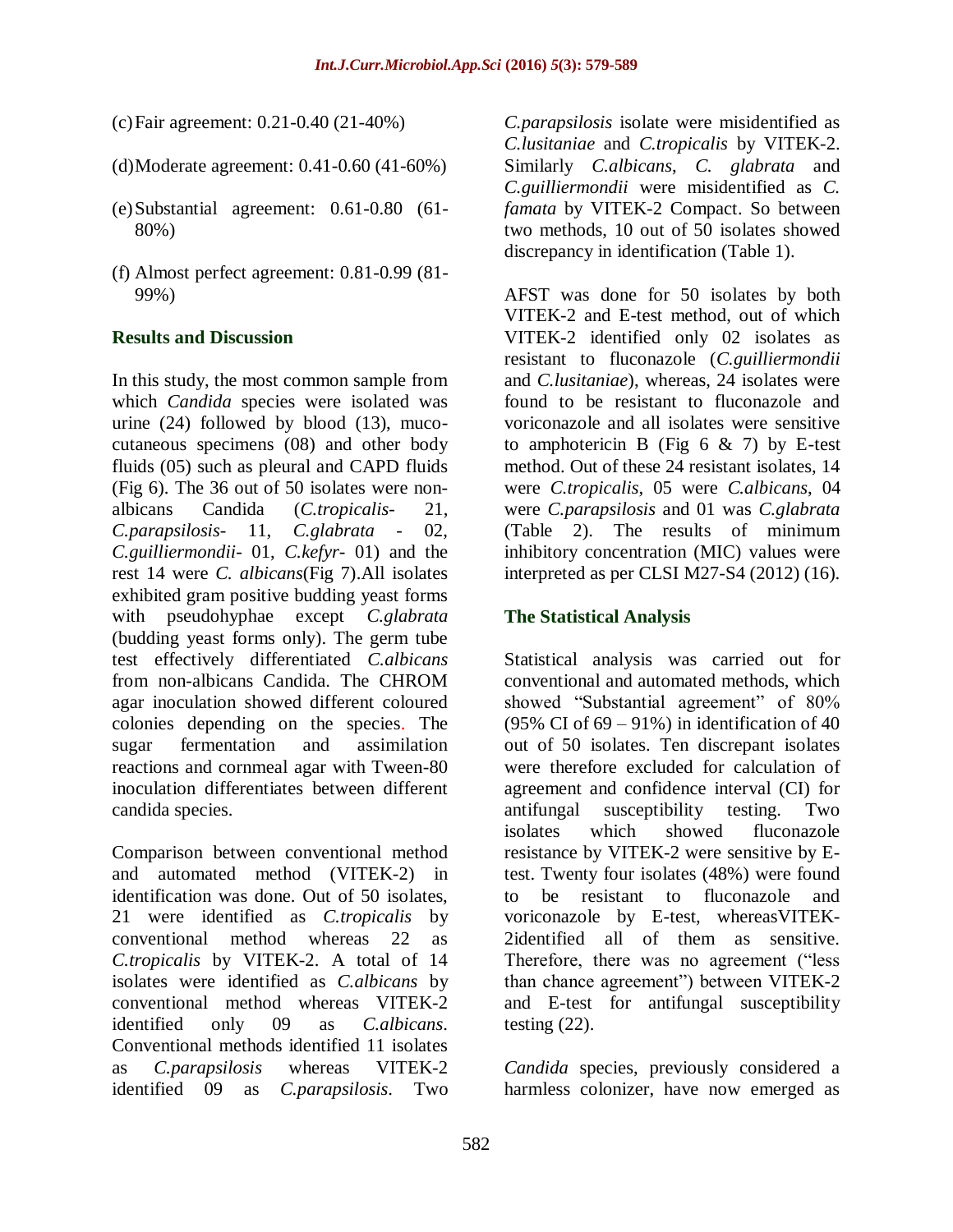significant pathogens. They are considered as the most common opportunistic fungus. *Candida* species are the most common cause of fungal infections leading to invasive life threatening diseases and it is the fourth leading cause of blood stream infections (2,5,6).Candida colonizes the GI tract of more than 90% of healthy humans. *C.albicans* earlier accounted for majority of isolates in clinical samples, but in recent years non-albicans Candida have become more common, probably because of their greater antifungal drug resistance (6,7,8).Isolates of *C.albicans* were predominantly sensitive to amphotericin B when compared to non-albicans Candida despite the use of polyene antifungal drugs for over five decades. The most common nosocomial infection caused by Candida is urinary tract infection (associated with instrumentation and catheterization) followed by blood stream infections, oral thrush and skin infections.

The increasing incidence of HIV infections, wide spread use of antibiotics, organ transplantation and use of immunosuppressive agents continue to be important factors responsible for the increasing incidence of Candida infections. Furthermore, Candida has assumed greater clinical importance because of their increasing resistance to various antifungal agents (3,4,5,6,7).Some of the non-albicans Candida are intrinsically resistant to fluconazole (*C.krusei*) and some are resistant to fluconazole due to enzyme modification (*C.glabrata*). Therefore, reporting the infecting species of Candida along with antifungal susceptibility pattern must be carried out for optimum patient care and outcome(6,7,8,9,10).

This study had a sample size of 50 Candida isolates with a distribution of 24 (48%) from urine, 13 (26%) from blood, 08 (16%) from muco-cutaneous specimens and 05 (10%) from other body fluids (Pleural and CAPD fluids). A study carried out on 102 patients with candidiasis at New Delhi also obtained similar sample distribution with predominant sample being urine followed by blood and oral scrapings (11).

Out of 50 isolates, 36 (72%) were non albicans Candida and 14 (28%) were *C.albicans*. So the prevalence of nonalbicans Candida was more when compared to *C.albicans*. This observation is in consonance with the changing trend seen both in India and across the world. Rani *et al*(2002), Chakrabarti A *et al*(2002), Agarwal *et al* (2004), Capoor *et al*(2005)and Krcmery V *et al* (2002) also showed similar shift from *C.albicans* to non-albicans Candida whereas Wingard *et al* (1995) found *Candida albicans* as the predominant isolates (6,7,8,9,10,11,12,13).

In this study, among the non-albicans Candida, *C.tropicalis* (42%) was the most commonly isolated species followed by *C.parapsilosis* (22%) and others (8%) which includes *C.glabrata*(4%), *C.guilliermondii* (2%) and *C.kefyr*(2%).

Other studies carried out in India also reported *C.tropicalis* to be the predominant non-albicans Candida (8,9,10,11,12). In this study, 06 out of 50 isolates (*C.glabrata-* 02, *C.albicans-* 02, *C.kefyr-* 01, *C.guilliermondii-* 01) were misidentified as *C.famata* by VITEK-2. Studies carried out by Jensen *et al* (2011) and Castanheira *et al* (2013)also reported similar misidentification of *C.albicans*, *C.glabrata* and *C.guilliermondii* as *C.famata*by VITEK*-*2(14,15).The correct identification of *Candida* species assumes importance not only for epidemiological purposes but also for management due to variation in antifungal susceptibility.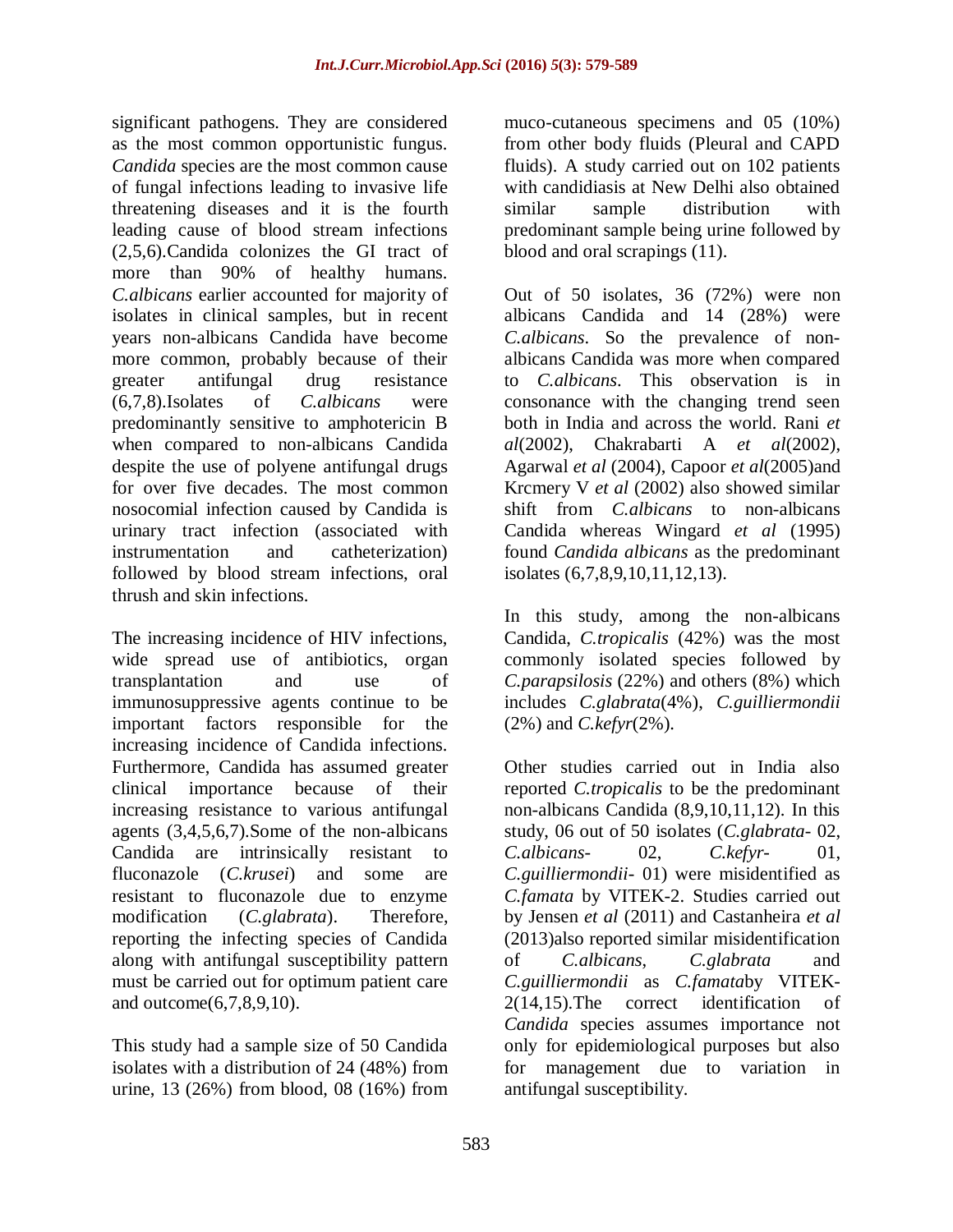| Candidaspecies         | Conventional methods | Automated<br>method |  |  |
|------------------------|----------------------|---------------------|--|--|
|                        |                      | $(VITER-2)$         |  |  |
| Candida tropicalis     | 21                   | 22                  |  |  |
| Candida albicans       | 14                   | 09                  |  |  |
| Candida parapsilosis   |                      | 09                  |  |  |
| Candida famata         | 00                   | 06                  |  |  |
| Candida guilliermondii | 01                   | 03                  |  |  |
| Candida glabrata       | 02                   | 00                  |  |  |
| Candida kefyr          | 01                   | 00                  |  |  |
| Candida lusitaniae     | DС                   |                     |  |  |

## **Table.1** Discordance in Identification between Conventional and Automated Method (VITEK-2)

#### **Table.2** Discordance in Anti-Fungal Susceptibility Testing between Conventional Method (E-Test) and Automated Method (Vitek-2) Out of Total 50 Isolates

| <b>Candidaspecies</b>         | <b>Sensitive isolates</b> |             | <b>Resistant isolates</b> |             |
|-------------------------------|---------------------------|-------------|---------------------------|-------------|
| Total Candida species (50) by | <b>Conventiona</b>        | Automated   | Conventiona               | Automated   |
| <b>Conventional method</b>    | l methods                 | method      | l methods                 | method      |
|                               | (E-test)                  | $(VITER-2)$ | (E-test)                  | $(VITER-2)$ |
| Candida tropicalis (21)       | 07                        | 22          | 14                        | 00          |
| Candida albicans (14)         | 09                        | 09          | 0 <sub>5</sub>            | 00          |
| Candida parapsilosis (11)     | 07                        | 09          | 04                        | 00          |
| Candida famata                | 00                        | 06          | 00                        | 00          |
| Candida guilliermondii (01)   | 01                        | 02          | 00                        | 01          |
| Candida glabrata (02)         | 01                        | 00          | 01                        | 00          |
| Candida kefyr (01)            | 01                        | 00          | 00                        | 00          |
| Candida lusitaniae            | 00                        | 00          | 00                        | 01          |

# **Fig.1** CHROM Agar Inoculation for Different *Candida species* Showing- Light Green Colour (*C.albicans*); Bluecolour (*C.Tropicalis*) and Cream to Pale Pink Colour (*C.parapsilosis*)

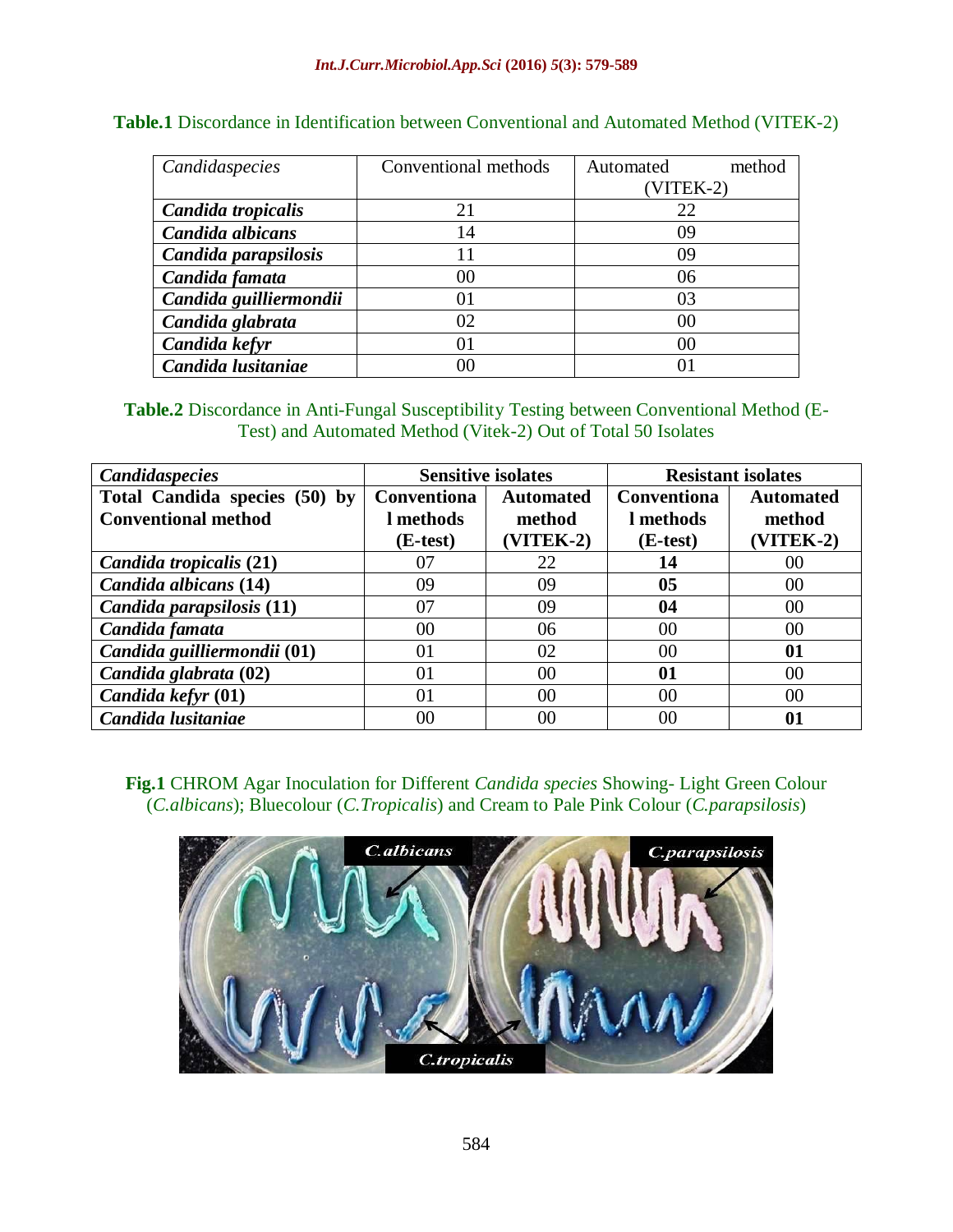**Fig.2** Sugar Assimilation Test (Indicator Bromocresol Purple) by Pour Plate Method for Eight Different Sugars for *C.albicans*. Yellow Discoloration and Growth Around Glucose, Maltose, Sucrose and Trehalose Indicates a Positive Assimilation Test



**Fig.3** Cornmeal Agar with Tween-80 Inoculation for *Candida species*: 1. *C.albicans* Showing Branching Pseudo Hyphae with Bunch of Blastoconidia and Terminal Single Chlamydospores. 2. *C.glabrata*- Budding Yeast without Pseudo Hyphae. 3. *C.parapsilosis*- Abundant Branched Pseudo Hyphae (Tree Like Pattern) with Few Blastoconidia. 4. *C.tropicalis*- Long Pseudo Hyphae with Numerous Ovoid blastoconidia

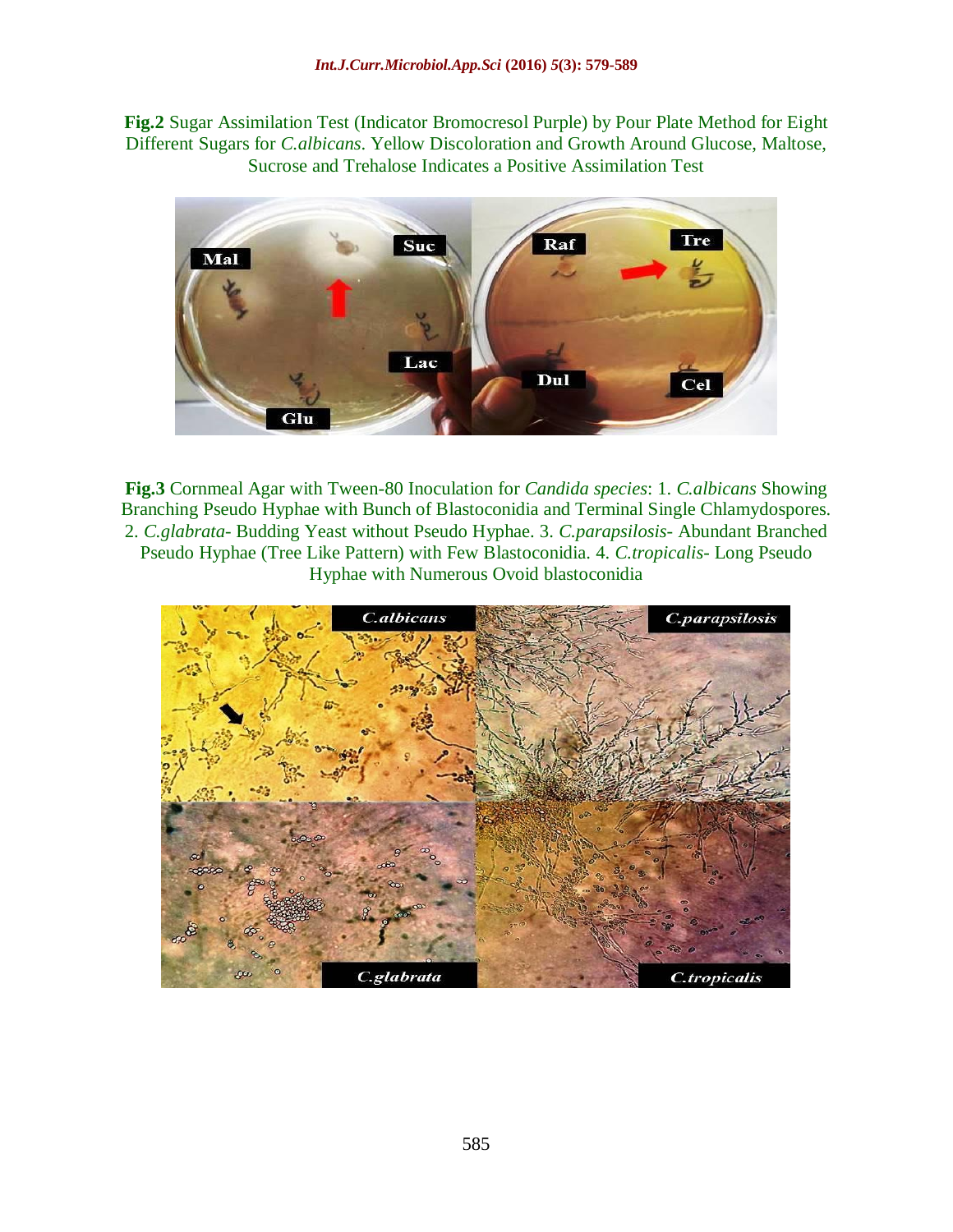# **Fig.4** E-Test Method for AFST: Sensitive to Fluconazole and Amphotericin B (left) and Voriconazole (right)



**Fig.5** E-Test Method for AFST: Exhibiting Resistance to Fluconazole and Voriconazole



**Fig.6** Distribution of Various Clinical Samples

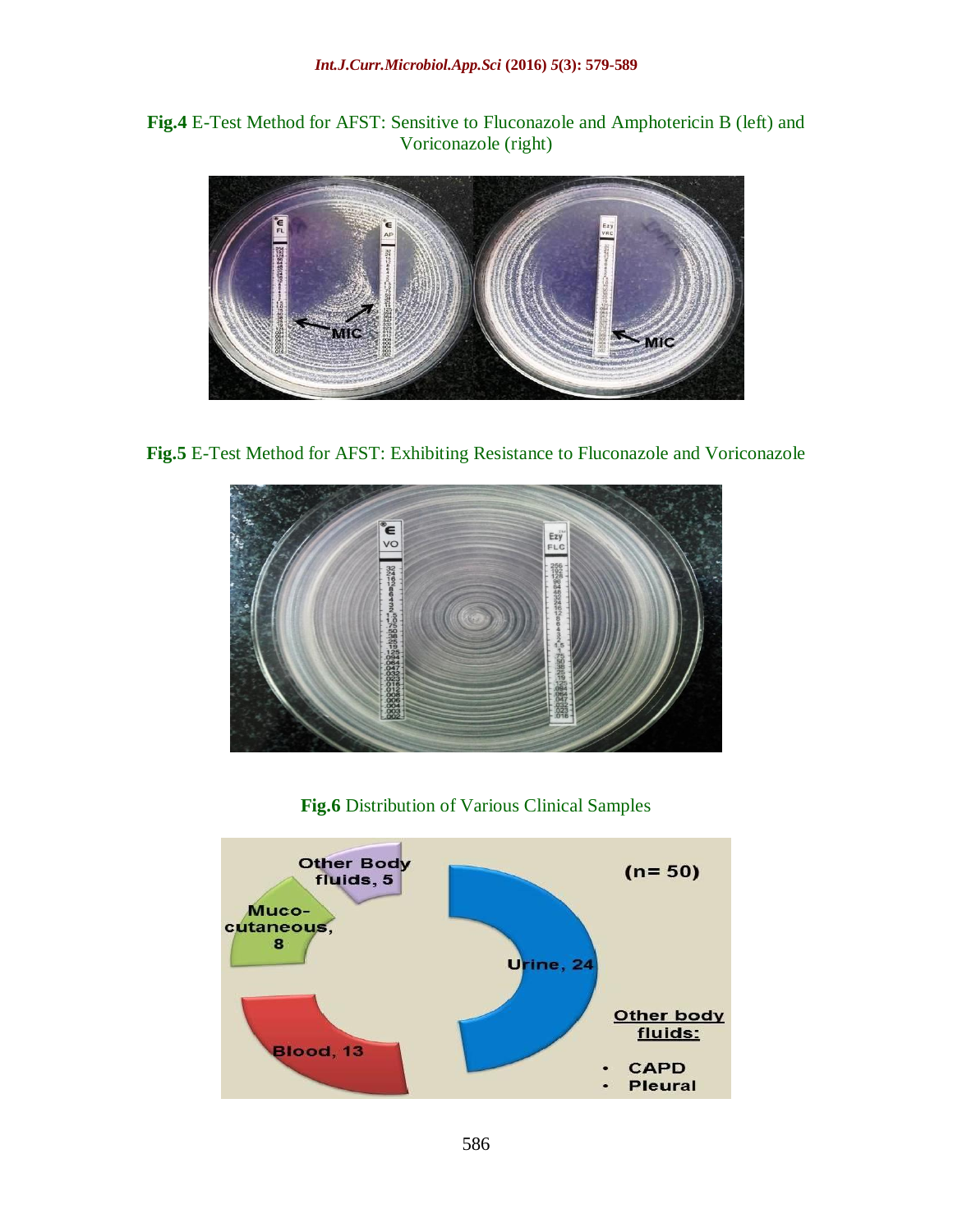

**Fig.7** Distribution of Different *Candida spp* by Conventional Phenotypic Methods

All the 50 isolates were subjected to antifungal susceptibility testing, out of which VITEK-2 identified only 4% (02 isolates) as resistant to fluconazole (*C.guilliermondii* and *C.lusitaniae*). By E-test method, 48% (24 isolates) of isolates were found to be resistant to fluconazole and voriconazole and all isolates were sensitive to amphotericin B (16).Out of these 24 resistant isolates, 14 were *C.tropicalis*, 05 were *C.albicans*, 04 were *C.parapsilosis* and 01 was *C.glabrata*. A total of 4% (02 isolates) of isolates which showed fluconazole resistance by VITEK-2 were sensitive by E-test. Fluconazole and voriconazole resistance by E-test was 48%(24 isolates) whereas VITEK-2 identified all of them as sensitive. There was less than chance agreement between VITEK-2 and E-test for antifungal susceptibility testing.

A study conducted by Charles *et al* reported the remarkable increase of inherently fluconazole resistant non-albicans Candida recently. They suggest that newer azoles like posaconazole and echinocandins are suitable alternatives (17).The fluconazole resistant

*C.albicans*, *C.krusei* and *C.glabrata* were found to be susceptible toVoriconazole invitro in a study by Barry AL *et al* (1996) and Ruhnke M *et al* (1997)(18,19). In this study, maximum fluconazole and voriconazole resistance was seen in *C.tropicalis* followed by *C.albicans* and others. These results are in concurrence with the results of other studies like Barry AL *et al* (1996), Ruhnke M *et al* (1997) and Barchiesi F *et al* (2000) (18,19,20).In the present study, there was no isolate which was found to be resistant to amphotericin B, whereas some studies have reported a resistance of 6.9% byCapoor MR*et al* (2005) and 2.5 to 16.3% by Yang YL *et al* (2005)(11,21).

In conclusion, in the present study, the prevalence of non-albicans Candida infection was more as compared to *C.albicans* and among the non-albicans Candida, *C.tropicalis* was most common species. We conclude that E-test method can be used as a simple method for antifungal susceptibility testing. Moreover, we cannot rely only on VITEK-2for identification and antifungal susceptibility testing. This study recommends the identification of *Candida* species by conventional methods and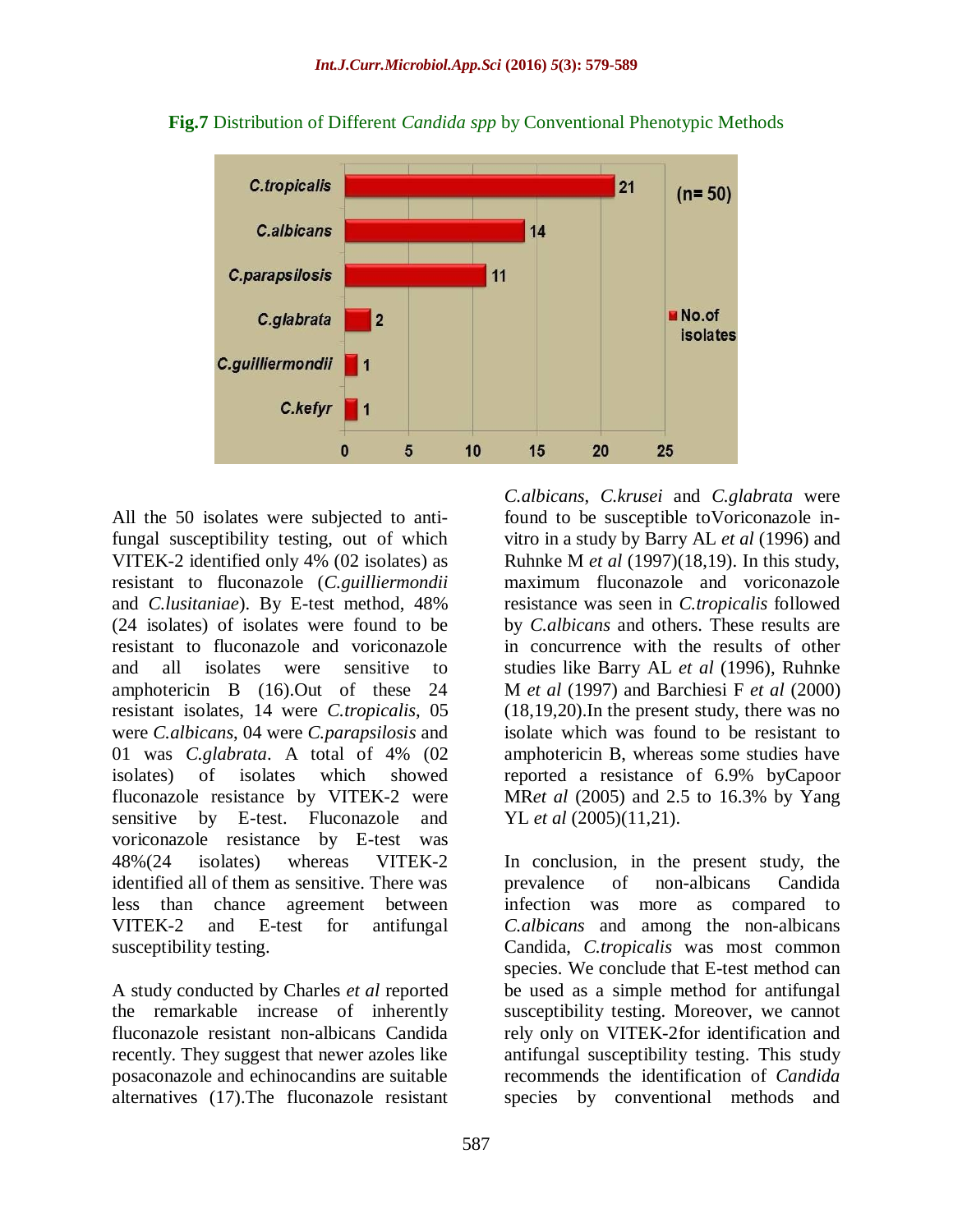antifungal susceptibility testing by E-test method, because the treatment varies accordingly, due to the difference in antifungal susceptibility profile.

# **References**

- 1. Jacqueline M, Achkar, Bettina C*et al*. Candidal Infections of the genitourinary tract. *Clinical Microbiology Review*2010; 23(2):253-72.
- 2. Falgas ME, Apostolou KE, Pappas VD. Attributable mortality of Candidaemia: A systemic review of matched cohort and case control study. *European Journal of clinical microbiology Infectious Disease* 2006; 25:419-25.
- 3. Goodman JL, Winston DJ, Greenfield RA, Chandrasekar PH, Fox B, Kaiser H, *et al*. Acontrolled trial of fluconazole to prevent fungal infections in patients undergoingbone marrow transplantation. *New England Journal of Medicine*1992; 326:845–851.
- 4. Redding S, Smith J, Farinacci G, Rinaldi MG, Fothergill AW*et al*. Development of resistance tofluconazole among isolates of *Candida albicans* obtained during treatment of oropharyngeal candidiasis in AIDS: documentation by *in vitro* susceptibility testing and DNA subtype analysis. *Journal of Clinical Infectious Disease* 1994; 18:240–242.
- 5. Adhikary R, Joshi S. Species distribution and antifungal susceptibility of Candidaemia at multi super- speciality center in southern India. *IJMM*2011;29:309-11.
- 6. Chander J. A textbook of medical mycology (Mehta publishers, Nariana II, New Delhi, India).  $3<sup>rd</sup>$  edition 2009; 266-83.
- 7. Topley WWC, Wilson CS. Candidiasis, in Topley Wilson's Medical mycology. Chapter 30:579- 13.
- 8. Rani R, Mohapatra NP, Mehta G, Randhawa VS. Changing trends of *Candida species* in tertiary north Indian hospital. Indian *Journal of Medical Microbiology*2002;20:42-4.
- 9. Agarwal J, Bansal S, Malik GK. Trends in neonatal septicemia. Emergence of non-albicans Candida, *Indian J Paediatrics* 2004; 41:712-15
- 10. Chakrabarti A, Mohan B, Shrivastava SK, Marrak RSK, Ghosh A, Ray P. Change in distribution of Antifungal susceptibility of *Candida species*  isolated from Candidaemia cases from tertriary centre during 1996-2000. *Indian Journal of Medical Research*2002;116:5- 12.
- 11. Capoor MR, Nair D, Deb M, Verma PK, Srivastva L, Aggarwal P: Emergence of non-albicans Candida species and antifungal resistance in a tertiary care hospital. *Japan Journal of Infectious Disease*2005; 58:344-48.
- 12. Krcmery V *et al*. non albicans *Candida* species causing fungaemia: pathogenicity and antifungal resistance. *Journal of Hospital Infections*2002; 50 (4):243-260.
- 13. Wingard JR. Importance of Candida species other than C.albicans as pathogens in oncology patients. *Clinical Infectious Disease*1995; 20:115-25.
- 14. Jensen RH, Arendrup MC. Characterization of a previously overlooked pathogen and its unique susceptibility profile in comparison with five related species. *Journal of Clinical Microbiol*2011;49:549–556.
- 15. Castanheira M, Woosley LN, Diekema DJ, Jones RN and Pfaller MA. *Journal of Clinical Microbiology*2013; 51(1):117.
- 16. Clinical and Laboratory Standards Institute (CLSI). *Reference Method for Broth Dilution Antifungal Susceptibility Testing of Yeasts*; Approved Standard.